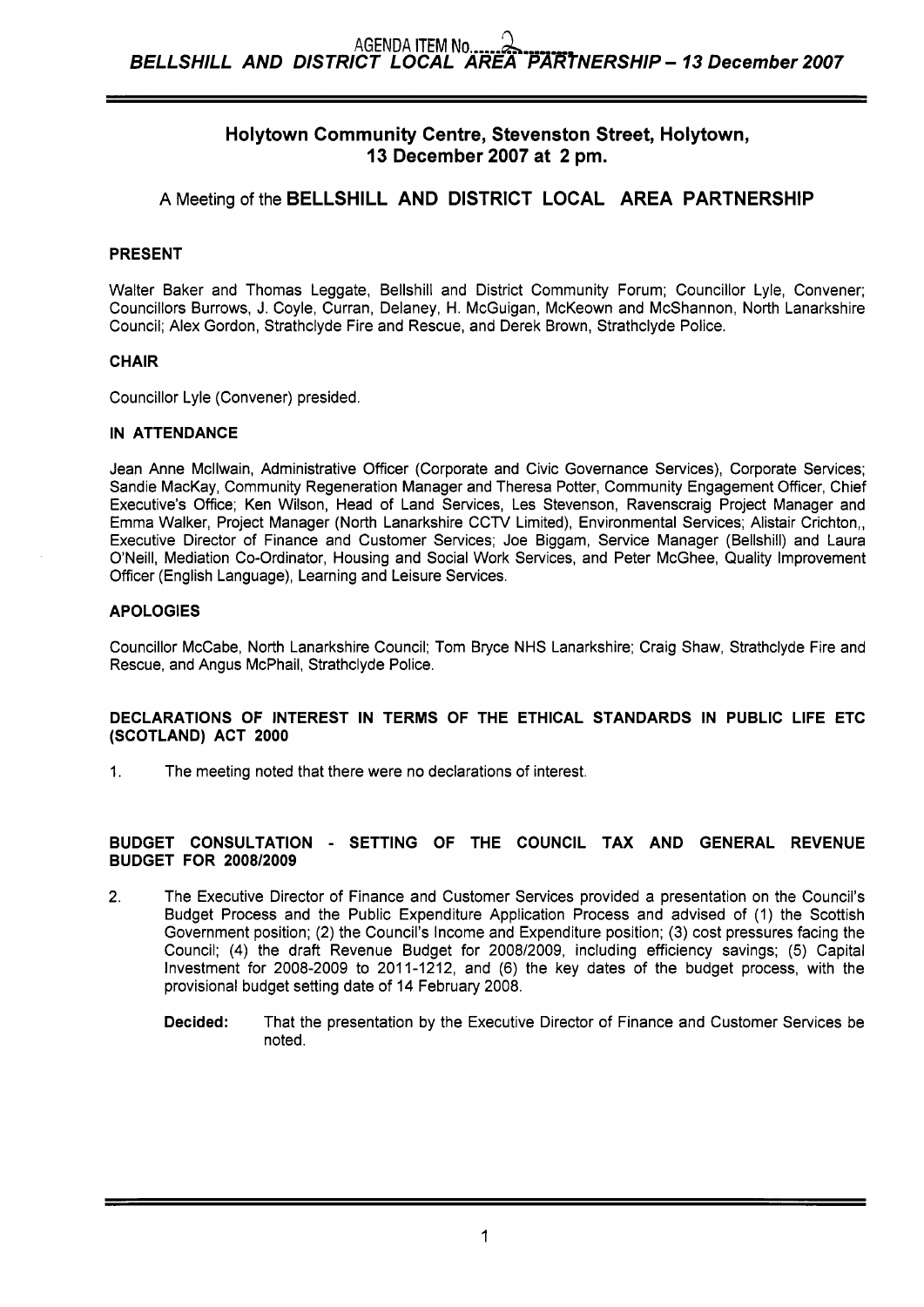# **PRESENTATION ON THE DEVELOPMENT OF THE NEW COMMUNITY PLAN AND CORPORATE PLAN 2008-2012**

**3.** There was submitted a report (docketed) dated 22 November 2007 by the Assistant Chief Executive providing an update on the development of the draft Corporate Plan and Community Plan for 2008- 2012 (1) outlining the background to the draft Plans which provided the strategic direction for the Council and its partners; (2) setting out details and timescales for the engagement process, as detailed in Appendix 3 to the report; (3) proposing that the Local Area Partnership provide feedback on the draft Plans and offer support to disseminate the Plans within their Service/Organisation to ensure the staff and relevant decision-making groups are given the opportunity to comment, and **(4)**  enclosing draft copies of the Corporate Plan and Community Plan for 2008-2012, as detailed in Appendix 2 to the report.

Thereafter Sandie MacKay, Community Regeneration Manager, provided a presentation on the key contents of the report, advised that the questionnaire, which had been tabled at the meeting, was for completion by members of the Local Area Partnership, Council Staff and Community Representatives, and responded to questions.

## **Decided:**

- (1) That the Partnership Members complete and return the questionnaire on the draft Corporate and Community Plans by 7 January or as soon as possible thereafter;
- (2) that members of the Local Area Partnership disseminate the Draft Plans within the Local Council Services and Partner Organisations and encourage staff in key decision-making forums to provide comments within the set timescale, and
- **(3)** that the content of the report be otherwise noted.

# **BELLSHILL AND DSTRICT LOCAL AREA PARTNERSHIP/AREA COMMITTEE - MINUTES**

**4.** There were submitted the Minutes of the meetings of the Bellshill and District Local Area Partnership and Area Committee held on 11 October 2007.

In relation to paragraph 10 of the Partnership Minute, the Convener sought the views of the local Members regarding the proposals for Hattonrigg Plan Area and all the Members present indicated their support for the proposed play area to proceed.

**Decided:** That the terms of the Minutes be noted.

### **COMMUNITY COUNCIL MINUTES**

### **(1) BELLSHILL COMMUNITY COUNCIL**

5. There was submitted he Minutes of the meetings of Bellshill Community Council held on 19 September, 17 October and 21 November 2007.

**Decided:** That the terms of the Minutes be noted.

## **(2) NEW STEVENSTON COMMUNITY COUNCIL**

**6.** There was submitted the Minute of the meeting of New Stevenston Community Council held on 8 August 2007.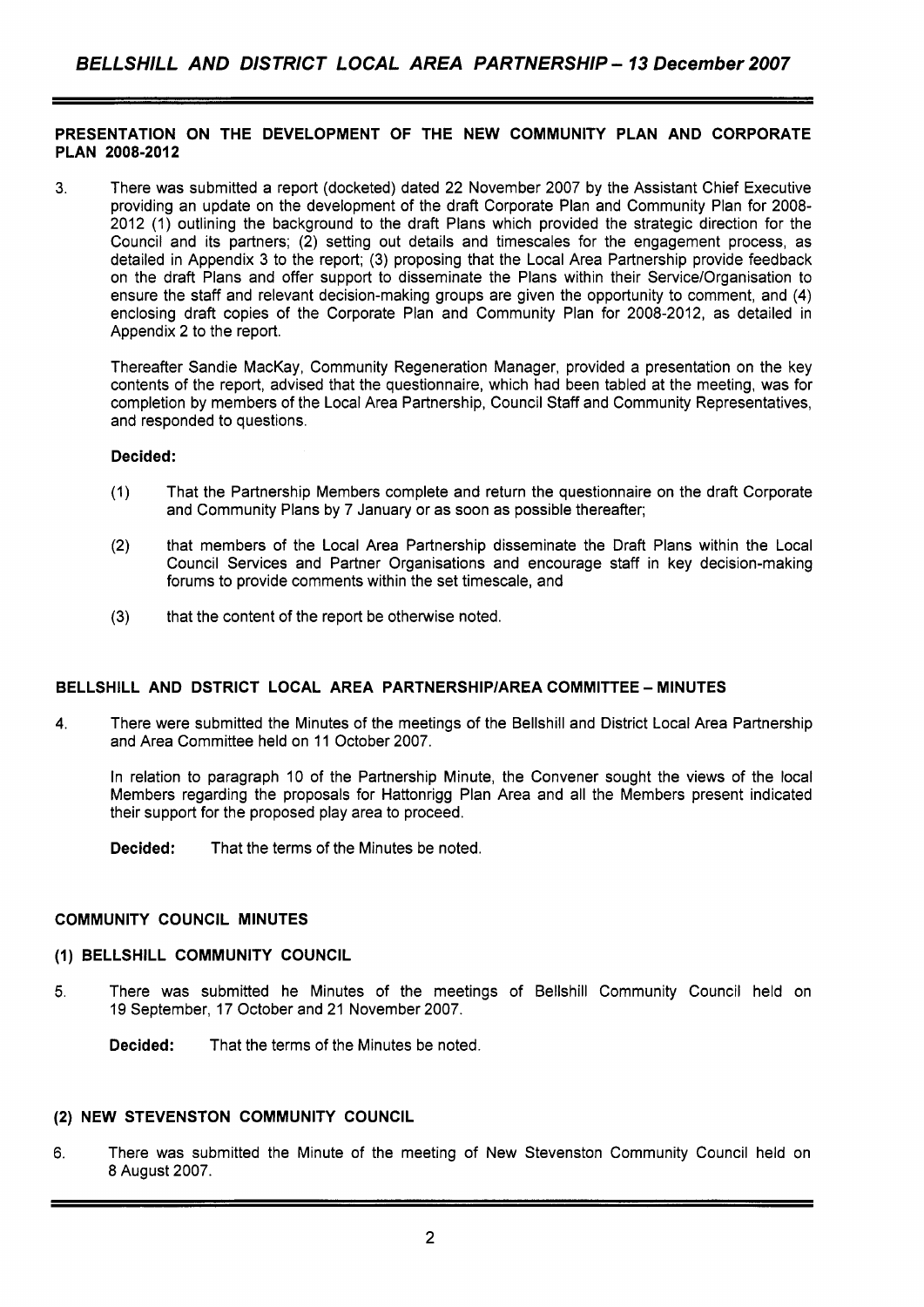**Decided:** That the terms of the Minute be noted.

## **The Convener exercised his discretion to vary the Order of Business as hereinafter minuted**

## **RE-DEPLOYABLE CCTV CAMERA(S)**

7. With reference to paragraph 12 of the Minute of the meeting of the Partnership held on 11 October 2007, there was submitted a report dated 13 December 2007 by the Project Manager, North Lanarkshire CCTV Limited (1) advising that the Council owned five re-deployable colour cameras; (2) outlining the use being made of the cameras; (3) indicating that a formal protocol for the deployment of these cameras was in the final stages of development, to ensure their most effective use, and **(4)**  intimating that the installation and removal of the cameras would require to be resourced by the organisation requesting their deployment.

Emma Walker, Project Manager (North Lanarkshire CCTV Limited) then highlighted the key points of the report and responded to questions.

Thereafter, the Convener advised of a presentation by Wireless CCTV in respect of wireless CCTV cameras, which he had attended with Councillor McKeown and proposed that the company be requested to provide a presentation to a future meeting of the Partnership. In addition, the Convener requested that the Project Manager (North Lanarkshire CCTV Limited) provide a further report to the Partnership detailing the cameras located within the Partnership area and the direct and indirect benefits of CCTV cameras. Members also requested that the report include details of benefits accrued from the cameras located within the Jewel Scheme.

## **Decided:**

- (1) That arrangements be made for a representative of Wireless CCTV to provide a presentation on wireless CCTV cameras to a future meeting of the Partnership, and
- (2) that the Project Manager (North Lanarkshire CCTV Limited) submit a further report to the Partnership detailing the cameras located within the Partnership area, the direct and indirect benefits of CCTV cameras and the benefits which had been obtained from the location of CCTV cameras in the Jewel Scheme.

# **COMMUNITY ENGAGEMENT**

**8.** There was submitted a report (docketed) dated 27 November 2007 by the Chief Executive providing an update on the progress of the Community Engagement Officers within the Chief Executive's Office, and outlining the future objectives of the Community Engagement Team (1) advising that the main aim of Community Engagement was to improve the planning and delivery of services by making them more responsive to the needs and aspirations of the Community; (2) intimating that following a review of Community Engagement Structures in North Lanarkshire in May 2005, North Lanarkshire Partnership had endorsed the Community Engagement Strategy and its associated Action Plan; (3) indicating that the Strategy had recently been reviewed to take account of the opportunities and challenges that faced the Council and its partners in the local community; **(4)** setting out details of the key priorities of the Community Engagement Officers in the coming months, and (5) enclosing the Action Plan for the Bellshill and District Area, as detailed in Appendix 1 to the report.

Theresa Potter, Community Engagement Officer, then outlined the work being undertaken with the Bellshill Community Forum in relation to the Bellshill and District area.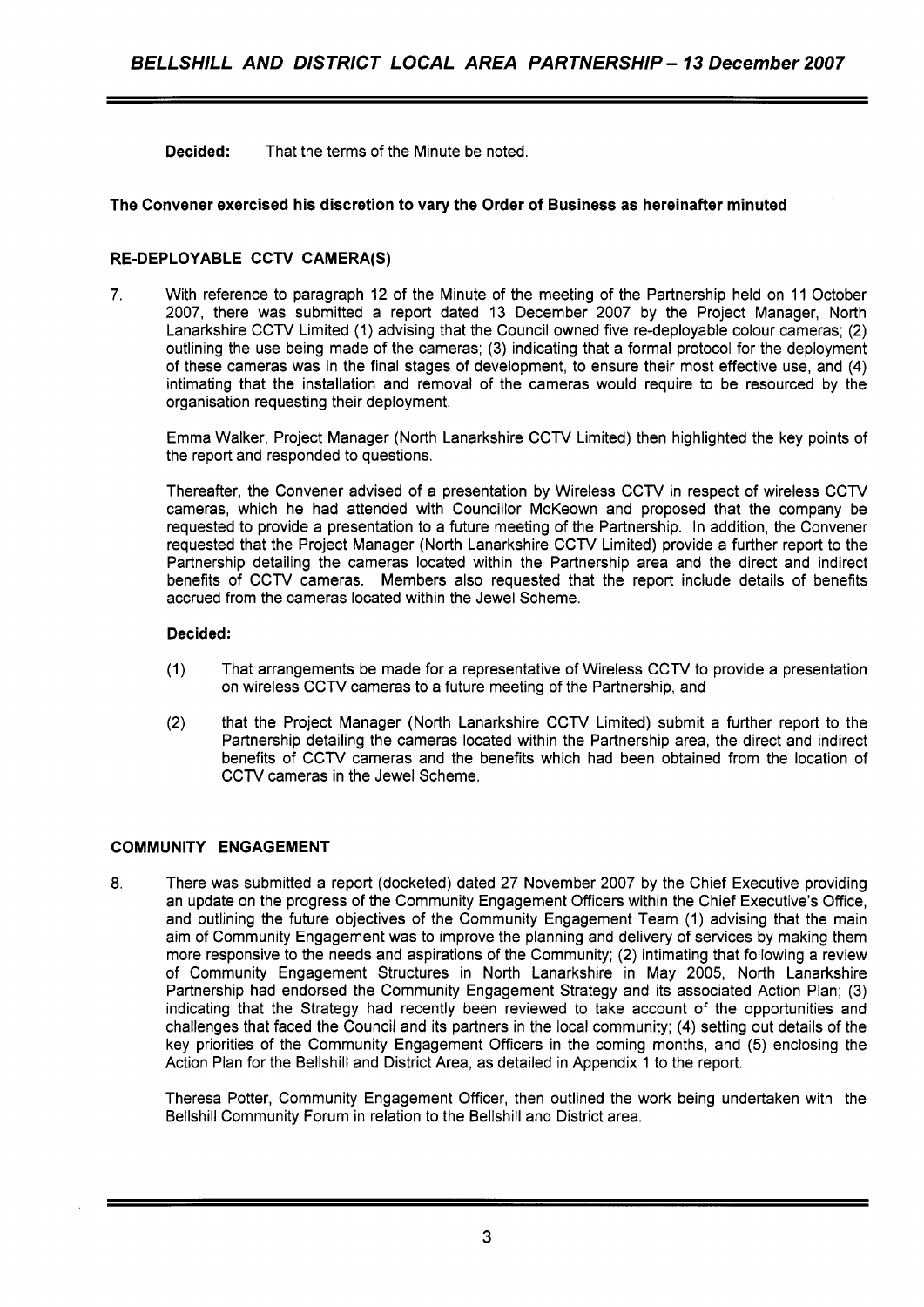## **Decided:**

- (1) That the content of the Local Action Plan be noted;
- (2) that reports be submitted to future meetings of the Partnership, giving the up to date position regarding Community Engagement, and
- **(3)** that the content of the report be otherwise noted.

## **HEALTH AND WELLBEING**

- **9.** The Convener advised that Tom Bryce, NHS Lanarkshire, was unable to attend the Partnership meeting due to other commitments.
	- **Decided:** The Partnership noted the position.

## **STRATHCLYDE POLICE UPDATE**

10. There was submitted a report by Strathclyde Police, giving an update on the current issues and information relating to policing activity within Bellshill Sub-Division

**Decided:** That the terms of the report be noted.

## **ANTI-SOCIAL TASK FORCE UPDATE**

11. There was submitted a report dated 21 November 2007 by the Executive Director of Housing and Social Work Services (1) updating the Partnership regarding the work of the Anti-Social Task Force in the Bellshill area; (2) providing statistical information relating to the operational activities of the Task Force across North Lanarkshire, and (3) highlighting the activities and initiatives being undertaken by the Task Force within the Bellshill and District are.

**Decided:** That the terms of the report be noted.

# **STRATHCLYDE FIRE AND RESCUE**

12. There was submitted a report by Strathclyde Fire and Rescue providing statistical information on incidents within the Bellshill and District area during September 2007.

Alex Gordon, Strathclyde Fire and Rescue, then provided details of the current issues relating to the Bellshill and District area, and proposed that a future meeting of the Partnership be held at the Bellshill Fire Station.

### **Decided:**

- (1) That arrangements be made for a future meeting of Bellshill and District Local Area Partnership and Area Committee to be held at the Fire Station in Bellshill, and
- (2) that the contents of the report be otherwise noted.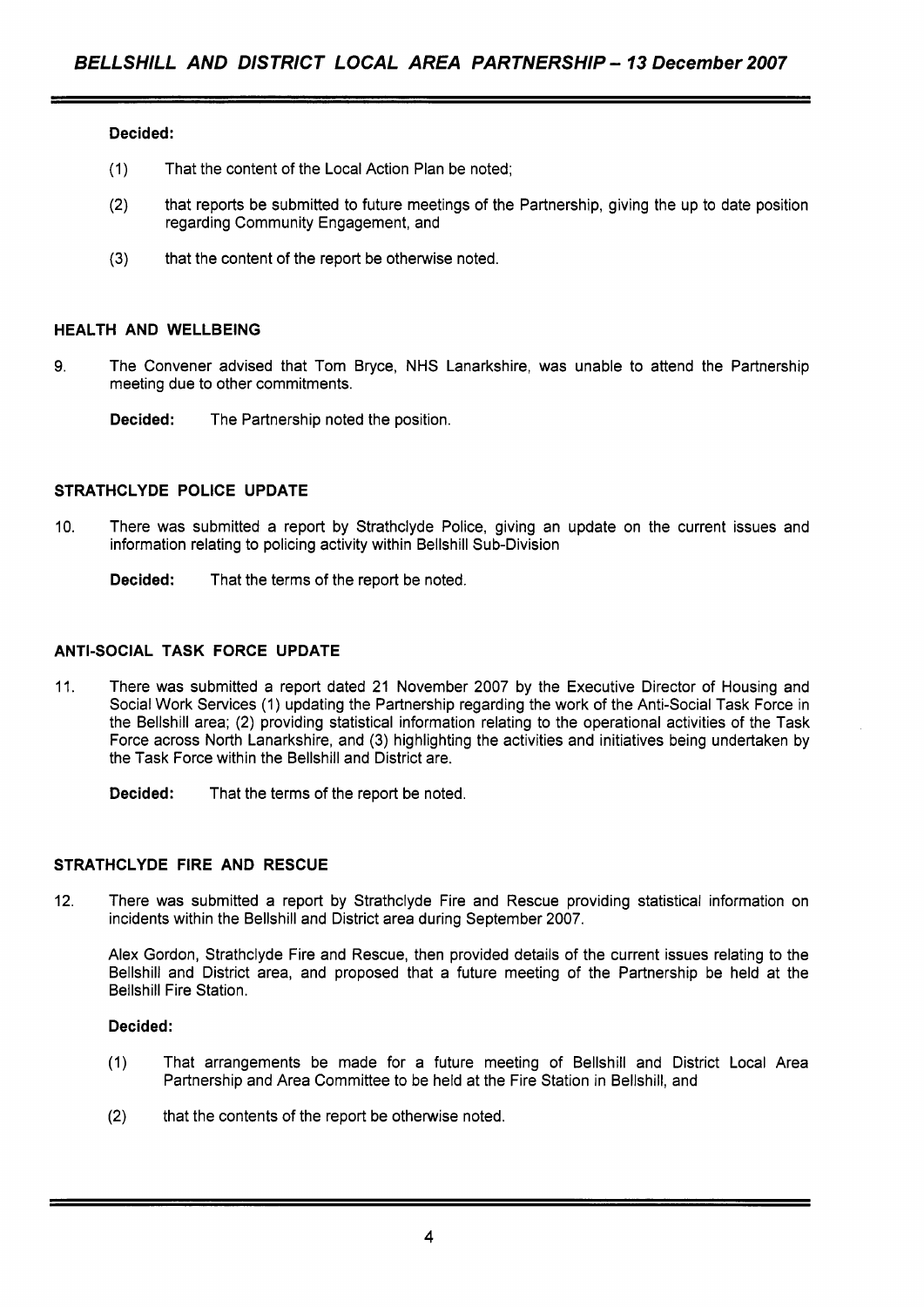# **LOCAL DEVELOPMENT PROGRAMME**

13. With reference to paragraph 9 of the Minute of the meeting of the Partnership held on 11 October 2007, there was submitted a report (docketed) dated 21 November 2007 by the Head of Planning and Development (1) advising of the on-going delivery of the Local Development Programme, and (2) detailing within the Appendix to the report, the progress to date.

## **Decided:**

- (1) That the projects listed in the Appendix to the report be progressed by the Executive Director of Environmental Services through the Local Development Programme, in consultation with the Local Communities and the Local Area Partnership, and
- (2) that the progress in delivering the projects, or alterations to the Programme, be reported to future meetings of the Local Area Partnership.

# **BELLSHILL TOWN CENTRE ACTION PLAN**

14. With reference to paragraph 5 of the Minute of the meeting of the Partnership, held on 16 August 2007, when the presentation on the progress of Bellshill Town Centre Action Plan was noted, there was submitted a report dated 21 November 2007 by the Head of Planning and Development (1) updating the Partnership on the progress made in relation to Bellshill Town Centre Action Plan, and (2) indicating that it was anticipated that the Phase 2 Works, which would be implemented over two years, would commence prior to the completion of the Phase 1 Works, which was scheduled for October 2008.

**Decided:** That the progress made on the Bellshill Town Centre Action Plan be noted.

# **RAVENSCRAIG DEVELOPMENT UPDATE**

15. With reference to paragraph 11 of the Minute of the meeting of the Partnership held on 11 October 2007, there was submitted a report dated 20 November 2007 by the Head of Planning and Development (1) advising of the current position of the redevelopment of the former Ravenscraig Steel Works, and (2) highlighting future developments, including confirmation on the funding package for the Regional Sports Facility and proposals for road improvements and housing provision.

Les Stevenson, Ravenscraig Project Manager, then (a) highlighted the main points of the report; (b) advised that planning consent had been granted earlier that day for the erection of the Regional Sports Facility and that a planning application for housing within the site would be submitted shortly, and (c) responded to questions.

**Decided:** That the content of the report and the information provided, be noted.

# **FUTURE PROPOSALS FOR THE ARCH BUILDING AND ORBISTON BUSINESS CENTRE**

16. With reference to paragraph **4** of the Minute of the meeting of the Partnership held on 11 October 2007, when the Convener advised on the future of the Arch Building, the Convener indicated that members of the public had expressed concern that Orbiston Business Centre would also be closing and Sandie MacKay, Community Regeneration Manager, advised that, having investigated this matter, she had been assured that there was no intention to close this facility.

**Decided:** That the position be noted.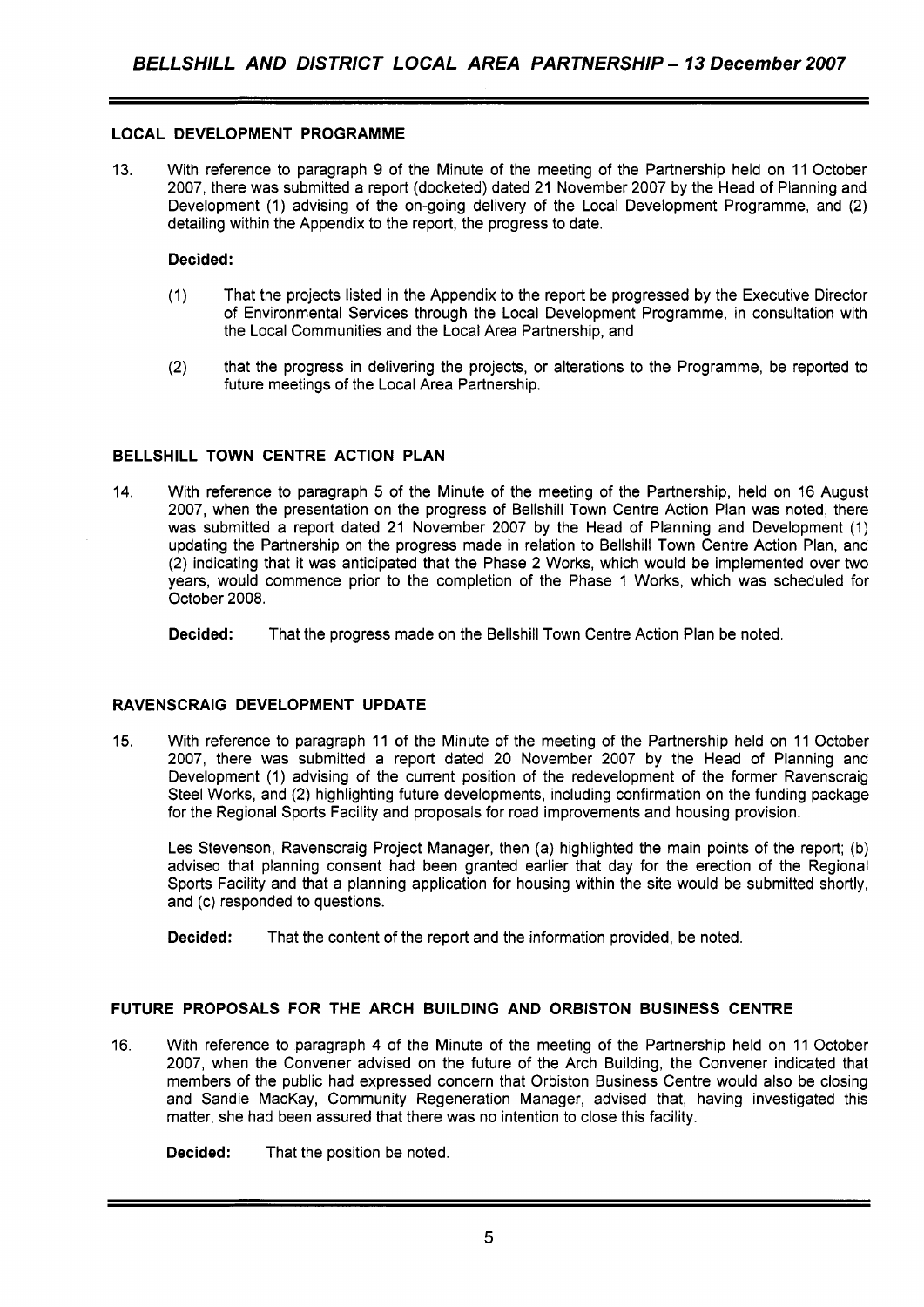# **DATE, TIME AND VENUE OF NEXT MEETING**

17. It was noted that the next meeting of the Partnership was scheduled to take place on Thursday, 21 February 2008 at 7 pm within Hattonrigg Senior Citizens' Centre, Bellshill.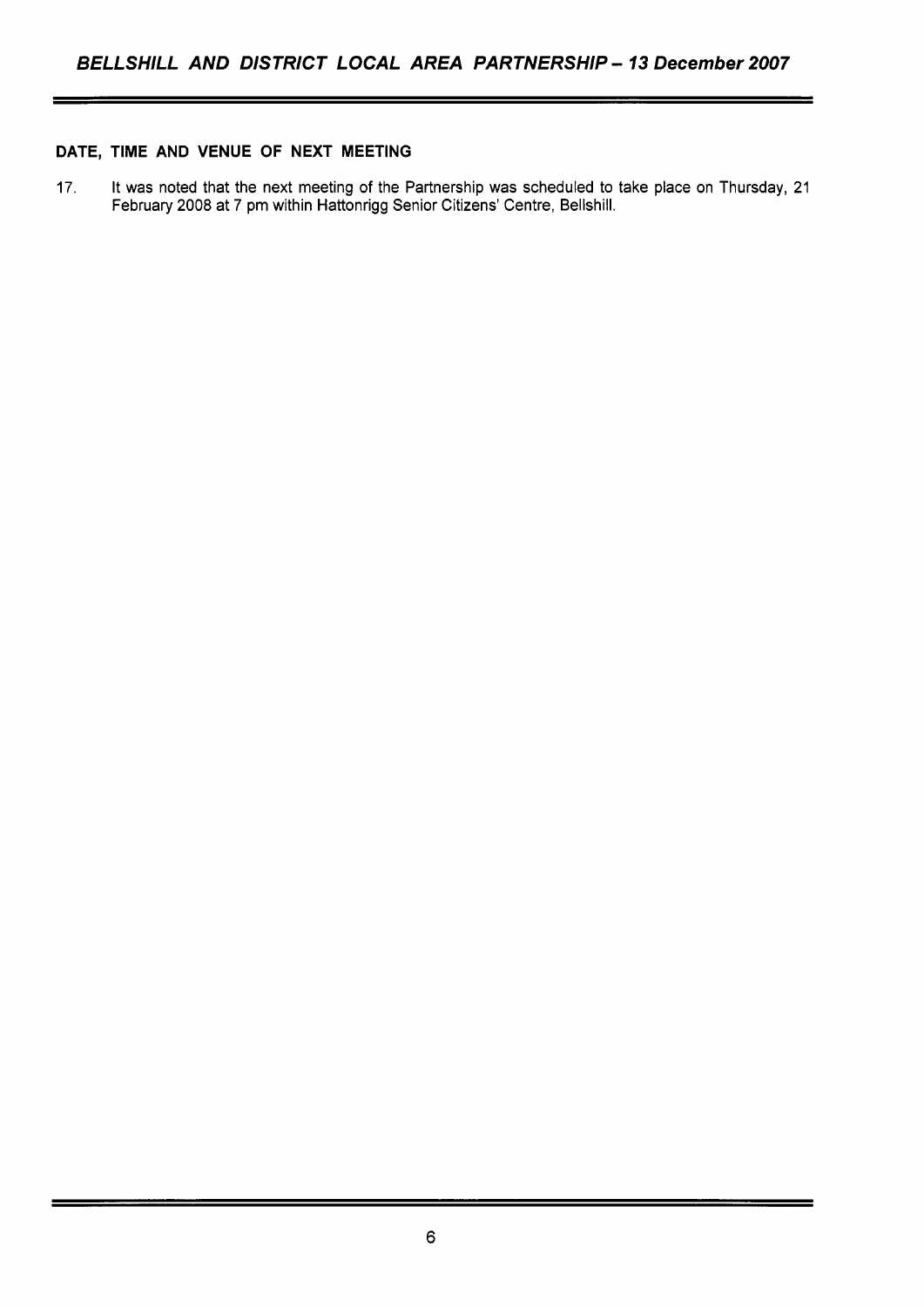# **Bellshill, 13 December 2007 at 3.40 pm.**

# **A** Meeting of the **BELLSHILL AND DISTRICT AREA COMMITTEE**

# **PRESENT**

Councillor Lyle, Convener; Councillors Burrows, J. Coyle, Curran, Delaney, H. McGuigan, McKeown and McShannon.

# **CHAIR**

Councillor Lyle (Convener) presided.

# **IN ATTENDANCE**

The Administrative Officer (Corporate and Civic Governance Services), Corporate Services; Community Regeneration Manager and Community Engagement Officer, Chief Executive's Office; Head of Land Services, Ravenscraig Project Manager and Project Manager (North Lanarkshire CCTV Limited), Environmental Services; Executive Director of Finance and Customer Services; Service Manager (Bellshill) and Mediation Co-ordinator, Housing and Social Work Services, and Quality Improvement Officer (English Language), Learning and Leisure Services.

# **APOLOGY**

Councillor McCabe.

1. **DECLARATIONS OF INTEREST IN TERMS OF THE ETHICAL STANDARDS IN PUBLIC LIFE ETC (SCOTLAND) ACT 2000** 

**Decided:** the meeting noted that there were no declarations of interest.

## 2. **CONSIDER RECOMMENDATIONS BY THE BELLSHILL AND DISTRICT LOCAL AREA PARTNERSHIP HELD ON 13 DECEMBER 2007**

The Committee gave consideration to the recommendations made by the Bellshill and District Local Area Partnership at its meeting held on 13 December 2007 and agreed in respect of each item, the following:-

- (1) **BUDGET CONSULTATION SETTING OF THE COUNCIL TAX AND GENERAL REVENUE BUDGET FOR 2008/2009** 
	- **Decided:** that the presentation by the Executive Director of Finance and Customer Services be noted.

## (2) **PRESENTATION ON THE DEVELOPMENT OF THE NEW COMMUNITY PLAN AND CORPORATE PLAN 2008-2012**

# **Decided:**

(1) that the Partnership Members complete and return the questionnaire on the draft Corporate and Community Plans by 7 January or as soon as possible thereafter;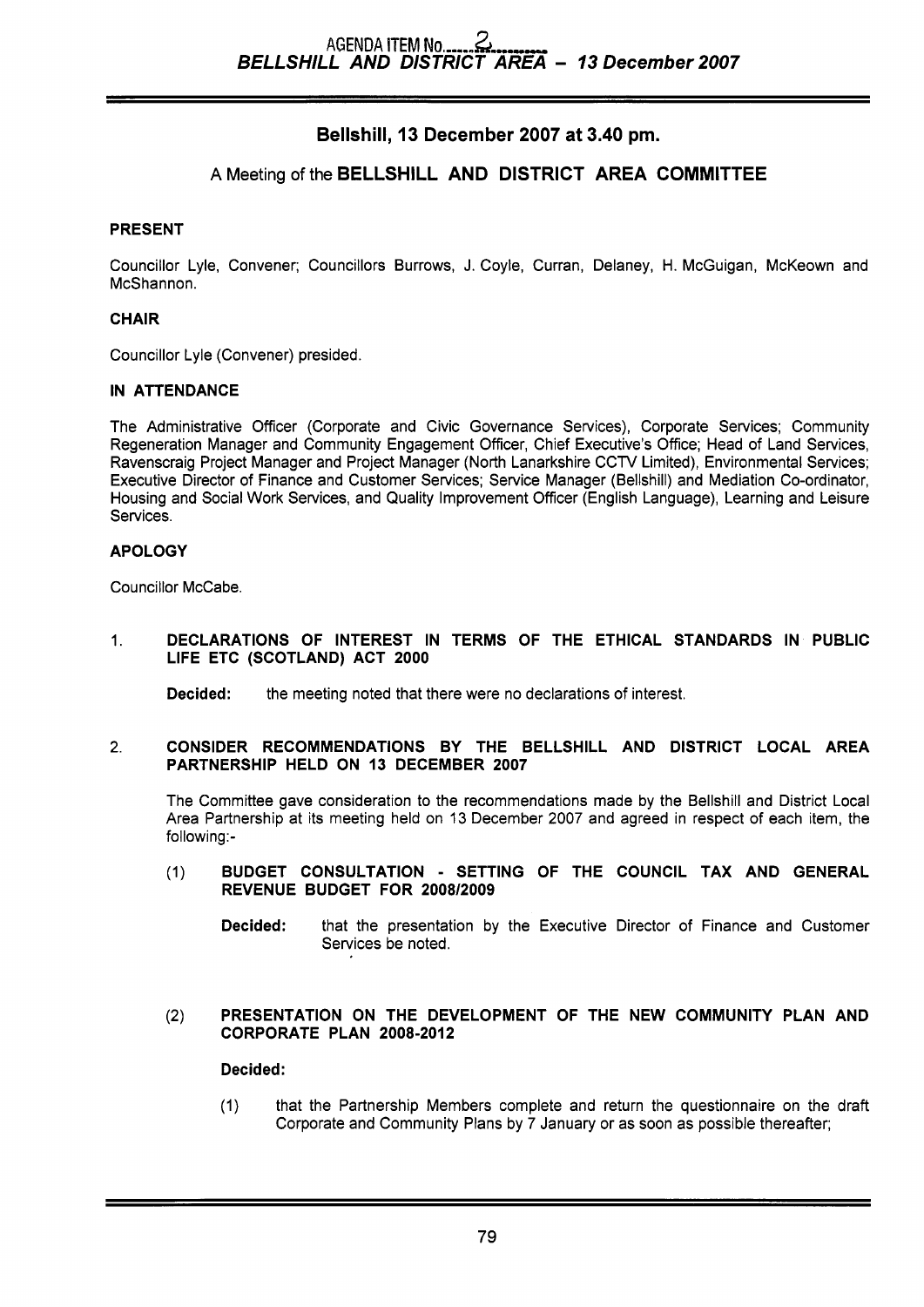- (2) that members of the Local Area Partnership disseminate the Draft Plans within the Local Council Services and Partner Organisations and encourage staff in key decision-making forums to provide comments within the set timescale, and
- **(3)** that the content of the report be otherwise noted

# **(3) BELLSHILL AND DSTRICT LOCAL AREA PARTNERSHlPlAREA COMMITTEE** - **MINUTES**

**Decided:** that the terms of the Minutes be noted.

## **(4) COMMUNITY COUNCIL MINUTES**

(a) **BELLSHILL COMMUNITY COUNCIL** 

**Decided:** That the terms of the Minutes be noted.

# (b) **NEW STEVENSTON COMMUNITY COUNCIL**

**Decided:** That the terms of the Minute be noted.

# **The Convener exercised his discretion to vary the Order of Business as hereinafter Minuted**

# **(5) RE-DEPLOYABLE CCTV CAMERA(S)**

# **Decided:**

- (1) that arrangements be made for a representative of Wireless CCTV to provide a presentation on wireless CCTV cameras to a future meeting of the Partnership, and
- (2) that the Project Manager (North Lanarkshire CCTV Limited) submit a further report to the Partnership detailing the cameras located within the Partnership area, the direct and indirect benefits of CCTV cameras and the benefits which had been obtained from the location of CCTV cameras in the Jewel Scheme.

# **(6) COMMUNITY ENGAGEMENT**

## **Decided:**

- (1) that the content of the Local Action Plan be noted;
- (2) that reports be submitted to future meetings of the Partnership, giving the up to date position regarding Community Engagement, and
- **(3)** that the content of the report be otherwise noted.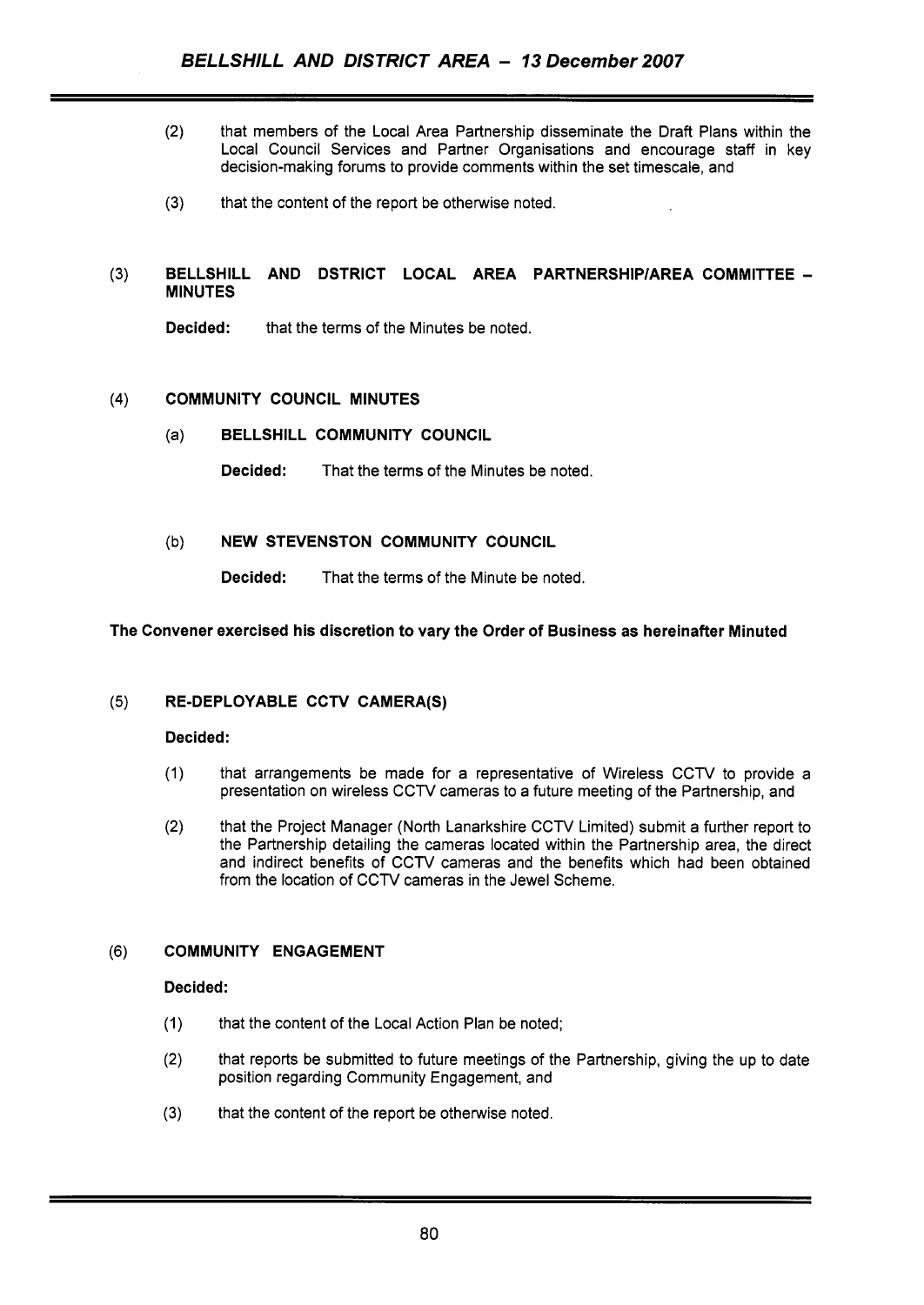# (7) **HEALTH AND WELLBEING**

**Decided:** the Partnership noted the position.

# **(8) STRATHCLYDE POLICE UPDATE**

**Decided:** that the terms of the report be noted.

### $(9)$ **ANTI-SOCIAL TASK FORCE UPDATE**

**Decided:** that the terms of the report be noted.

#### $(10)$ **STRATHCLYDE FIRE AND RESCUE**

## **Decided:**

- (1) that arrangements be made for a future meeting of Bellshill and District Local Area Partnership and Area Committee to be held at the Fire Station in Bellshill, and
- **(2)**  that the contents of the report be otherwise noted.

#### **LOCAL DEVELOPMENT PROGRAMME**   $(11)$

### **Decided:**

- (1) that the projects listed in the Appendix to the report be progressed by the Executive Director of Environmental Services through the Local Development Programme, in consultation with the Local Communities and the Local Area Partnership, and
- **(2)** that the progress in delivering the projects, or alterations to the Programme, be reported to future meetings of the Local Area Partnership.

#### $(12)$ **BELLSHILL TOWN CENTRE ACTION PLAN**

**Decided:** that the progress made on the Bellshill Town Centre Action Plan be noted.

#### **RAVENSCRAIG DEVELOPMENT UPDATE**   $(13)$

**Decided:** that the content of the report and the information provided, be noted.

### **FUTURE PROPOSALS FOR THE ARCH BUILDING AND ORBISTON BUSINESS**   $(14)$ **CENTRE**

**Decided:** that the position be noted.